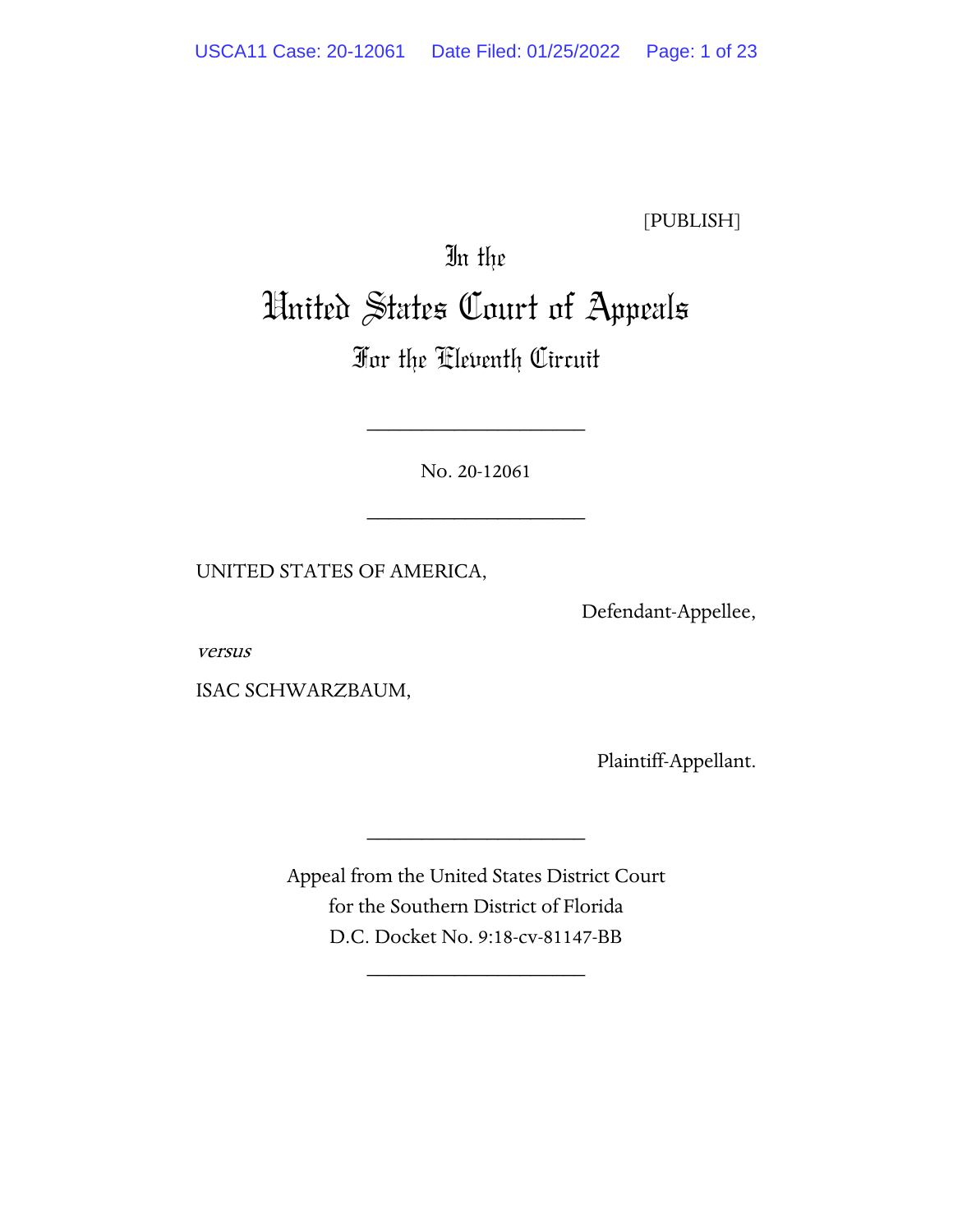Before BRANCH, GRANT, and BRASHER, Circuit Judges.

BRANCH, Circuit Judge:

Every year, U.S. citizens with over \$10,000 in foreign bank accounts must disclose information about those accounts to the IRS on a Report of Foreign Bank and Financial Accounts or "FBAR" form. For several years in the early 2000s, Isac Schwarzbaum did not. After the IRS discovered Schwarzbaum's omissions, and determined that he had acted willfully, it imposed several million dollars in civil penalties, and the government sued to collect.

In response, Schwarzbaum conceded that he failed to report his foreign bank accounts to the IRS, but contested the IRS's determination that his violations were willful and argued for vacatur of his civil penalties. After a bench trial, the district court held that Schwarzbaum's violations were reckless, and therefore willful, in most of the tax years at issue. But the district court also held that the IRS had miscalculated Schwarzbaum's civil penalties and set them aside under the Administrative Procedure Act (APA), Pub. L. No. 79-404, 60 Stat. 237, 5 U.S.C. § 551 et seq. The district court then *sua sponte* calculated and imposed a fresh set of penalties. On appeal, Schwarzbaum argues that the district court applied the wrong legal standard in evaluating whether he willfully violated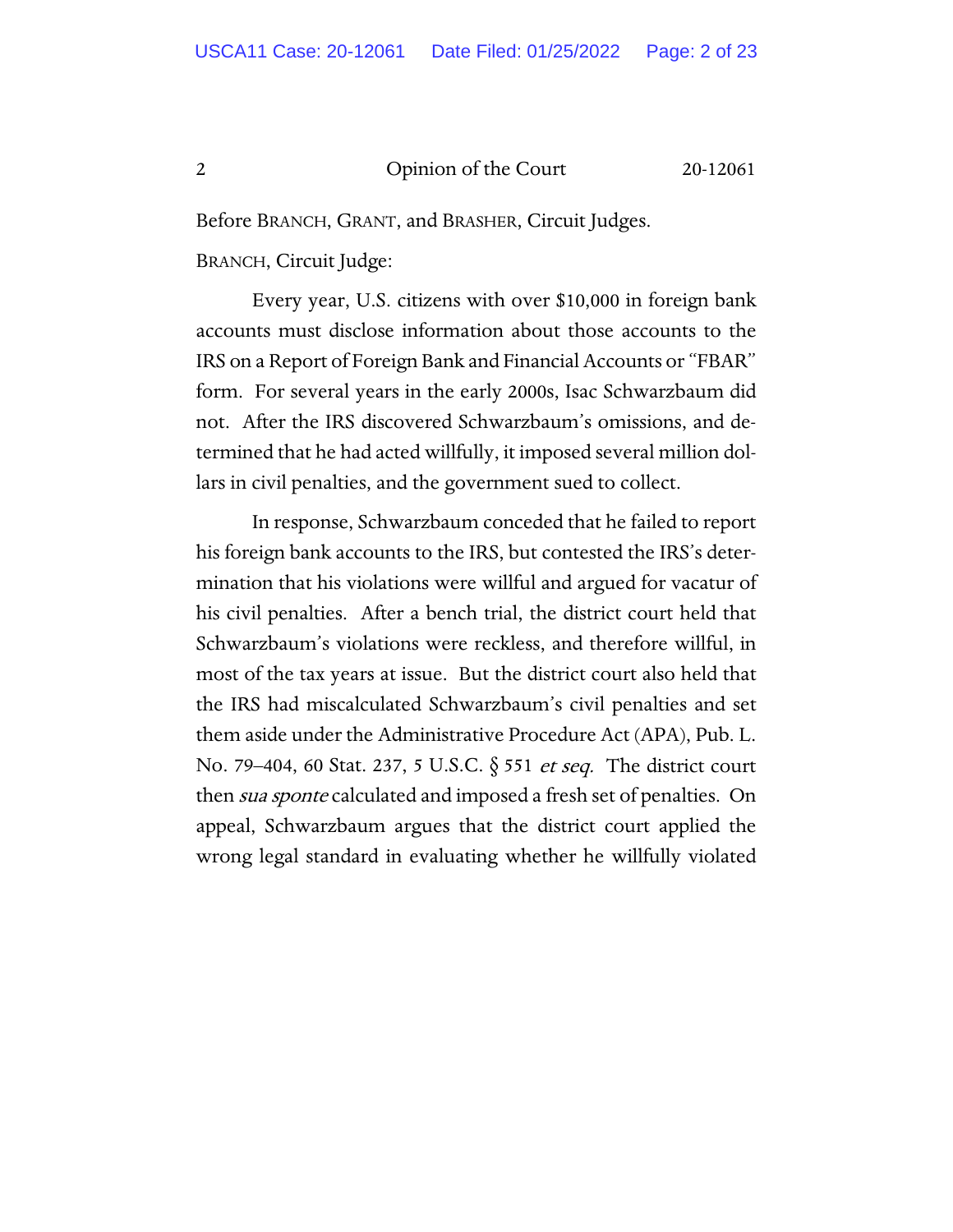the FBAR reporting requirements, and that the new penalties the district court imposed were unlawful under the APA.<sup>[1](#page-2-0)</sup>

Starting with Schwarzbaum's first argument, we conclude that the district court applied the correct legal standard in analyzing whether Schwarzbaum willfully violated the FBAR reporting requirements. Willful conduct in the FBAR context includes knowing and reckless conduct. Reckless conduct is action that objectively entails a high risk of harm, which is the standard the district court applied.

However, turning to Schwarzbaum's second argument, we nevertheless conclude that the civil penalties assessed by the IRS were unlawful under the APA and must be recalculated. As the district court found, the IRS erred by using the wrong foreign bank account balances to calculate Schwarzbaum's penalties, contravening the relevant statute and regulations. At trial, the district court further erred by calculating and imposing new penalties instead of remanding to the agency, as required by the APA. Even though the district court ultimately arrived at the same total penalty amount the IRS did originally, the IRS's original errors were not harmless, and, therefore, a remand for recalculation is necessary.

<span id="page-2-0"></span><sup>&</sup>lt;sup>1</sup> Schwarzbaum also argues that his civil penalties were excessive fines under the Eighth Amendment. Because we direct a remand for recalculation of Schwarzbaum's penalties, we need not reach this issue.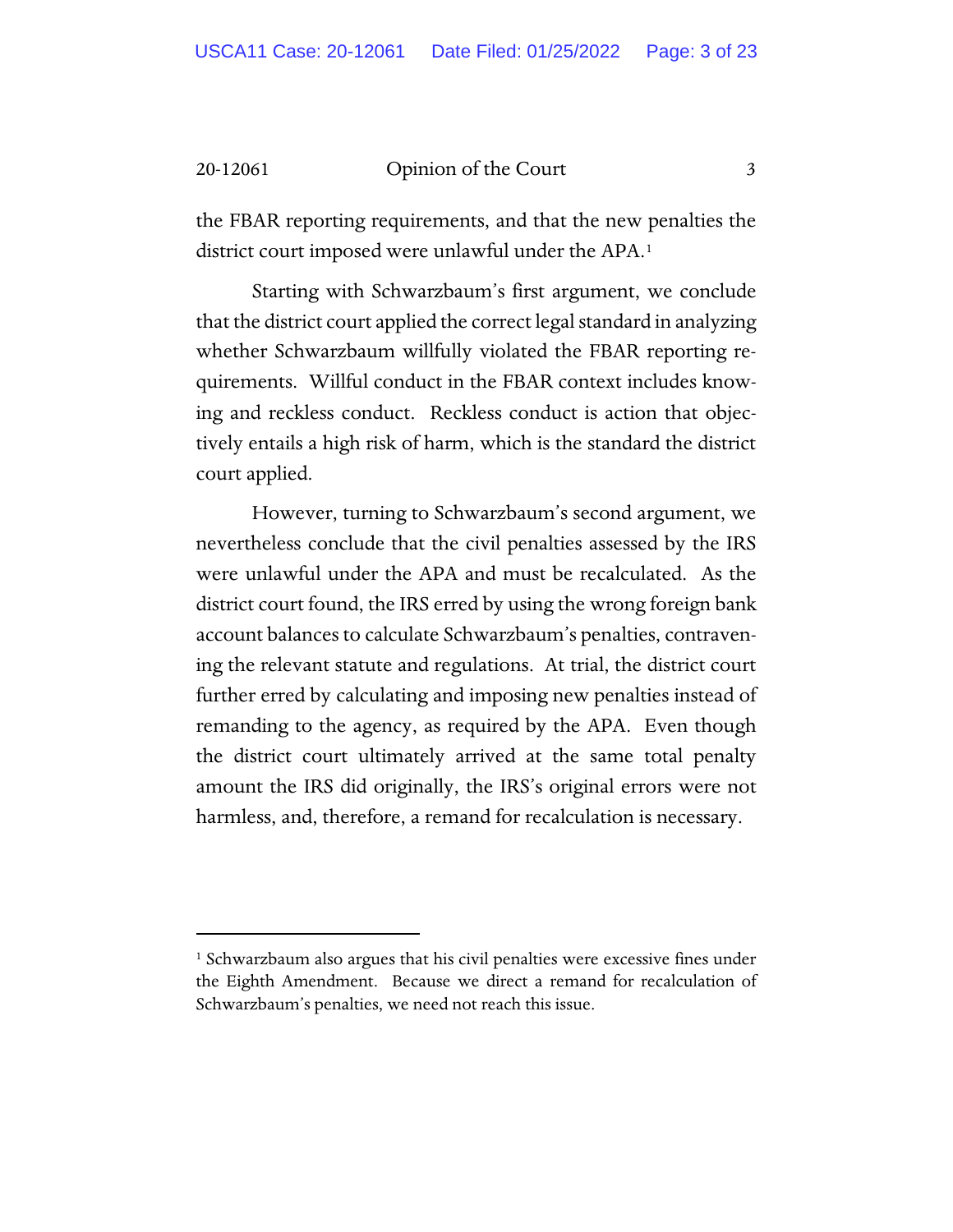After careful review and with the benefit of oral argument, we vacate the district court's decision and remand with instructions to remand Schwarzbaum's case to the IRS.

#### I. Background

#### A. The FBAR's Statutory and Regulatory Framework

In the Bank Secrecy Act of 1970, Pub. L. No. 91–508, 84 Stat. 1114, Congress directed the Secretary of the Treasury to promulgate regulations requiring U.S. citizens and others to report their "transaction[s]" and "relationship[s]" with "foreign financial agenc[ies]" to the IRS. Bank Secrecy Act §§ 241–42, 84 Stat. at 1124 (codified as amended at 31 U.S.C.  $\S$  5314). In response, the Secretary of the Treasury created the Report of Foreign Bank and Financial Accounts form, known as the FBAR. See 31 C.F.R. § 1010.350(a). Treasury regulations provide that each U.S. citizen with interests in or authority over foreign bank accounts with balances exceeding \$10,000 must file an annual FBAR identifying and describing those accounts. See id.  $\S$  1010.306(c), 1010.350(a).

The IRS may impose civil penalties on persons who fail to report their foreign bank accounts as provided by the FBAR statute and its implementing regulations. *See* 31 U.S.C.  $\S$  5321(a)(5)(A) (providing that "[t]he Secretary of the Treasury may impose a civil money penalty on any person who violates . . . any provision of section 5314"); 31 C.F.R.  $\S$  1010.810(g) (delegating to the Commissioner of Internal Revenue "the authority to: assess and collect civil penalties under 31 U.S.C. [§] 5321"). The IRS "may assess a civil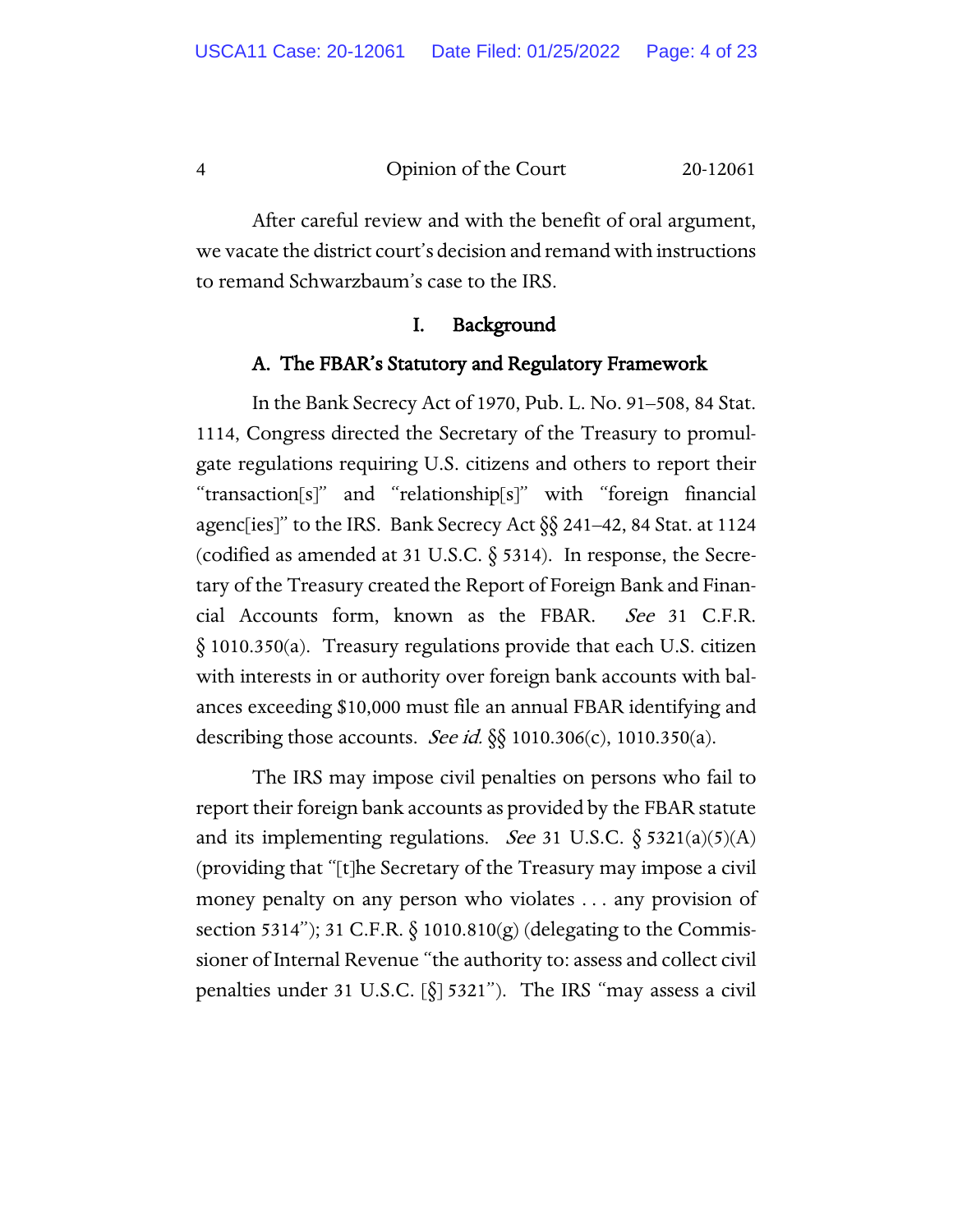[FBAR] penalty . . . at any time before the end of the 6-year period beginning on the date of the transaction with respect to which the penalty is assessed." 31 U.S.C.  $\S$  5321(b)(1). The maximum civil penalty for a non-willful violation of the FBAR reporting requirements is \$10,000. Id.  $\frac{5}{3}$  5321(a)(5)(B)(i). The maximum civil penalty for a willful violation is

> the greater of  $\dots$  \$100,000, or  $\dots$  in the case of a violation involving a failure to report the existence of an account or any identifying information required to be provided with respect to an account, [50% of] the balance in the account at the time of the violation.

*Id.*  $\S$  53[2](#page-4-0)1(a)(5)(C)(i), (D)(ii).<sup>2</sup> For each tax year, covered individuals must file their FBAR forms by June 30 of the following year. See 31 C.F.R. § 1010.306(c).

### B. Facts and Procedural History

Isac Schwarzbaum is a wealthy, naturalized U.S. citizen who was born in Germany and has lived intermittently in the United States since the 1990s. Beginning in the early 2000s, Schwarzbaum held interests in foreign bank accounts in Switzerland and Costa Rica. Between 2006 and 2009, Schwarzbaum held interests in eleven Swiss accounts and two Costa Rican accounts. As a U.S. citizen, Schwarzbaum was, and is, subject to the FBAR reporting requirements for foreign bank accounts. *See* 31 U.S.C.  $\S$  5314(a).

<span id="page-4-0"></span><sup>&</sup>lt;sup>2</sup> The IRS may also impose criminal penalties for violations of the FBAR statute and its implementing regulations. *See* 31 U.S.C.  $\S$  5322.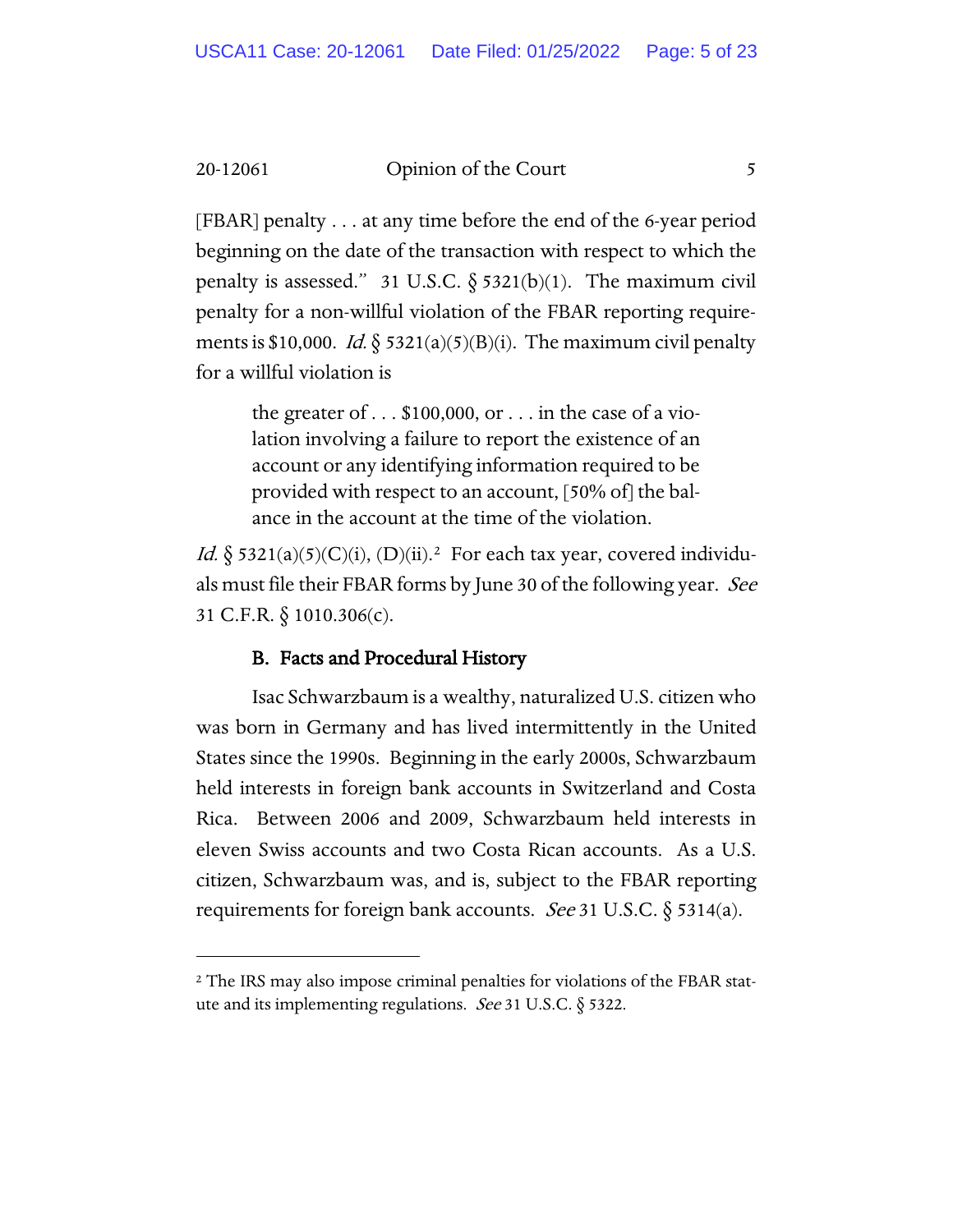Schwarzbaum uses certified public accountants (CPAs) to prepare his U.S. tax returns. In the past, some of Schwarzbaum's CPAs advised him that he did not need to report his foreign assets to the IRS unless those assets had a "U.S. connection." This was bad advice. The FBAR regulations require U.S. citizens to report their foreign accounts with balances exceeding \$10,000 to the IRS every year, whether or not the accounts have any connection to the United States. See 31 C.F.R. §§ 1010.306(c), 1010.350. Nonetheless, in 2006, Schwarzbaum's CPA prepared and filed an FBAR on his behalf listing only a single Costa Rican bank account.

In 2007, Schwarzbaum self-prepared and filed his own FBAR, which again listed only a single Costa Rican bank account. When self-preparing his 2007 FBAR, Schwarzbaum reviewed the instructions that accompany the FBAR form, which stated:

Each United States person, who has a financial interest in or signature authority, or other authority over any financial accounts, including bank, securities, or other types of financial accounts in a foreign country, if the aggregate value of these financial accounts exceeds \$10,000 at any time during the calendar year, must report that relationship each calendar year by filing [an FBAR] with the Department of the Treasury on or before June 30, of the succeeding year.

In 2008, Schwarzbaum did not file an FBAR, and in 2009, he again self-prepared and filed his own FBAR, listing only one of his Swiss accounts and his two Costa Rican accounts.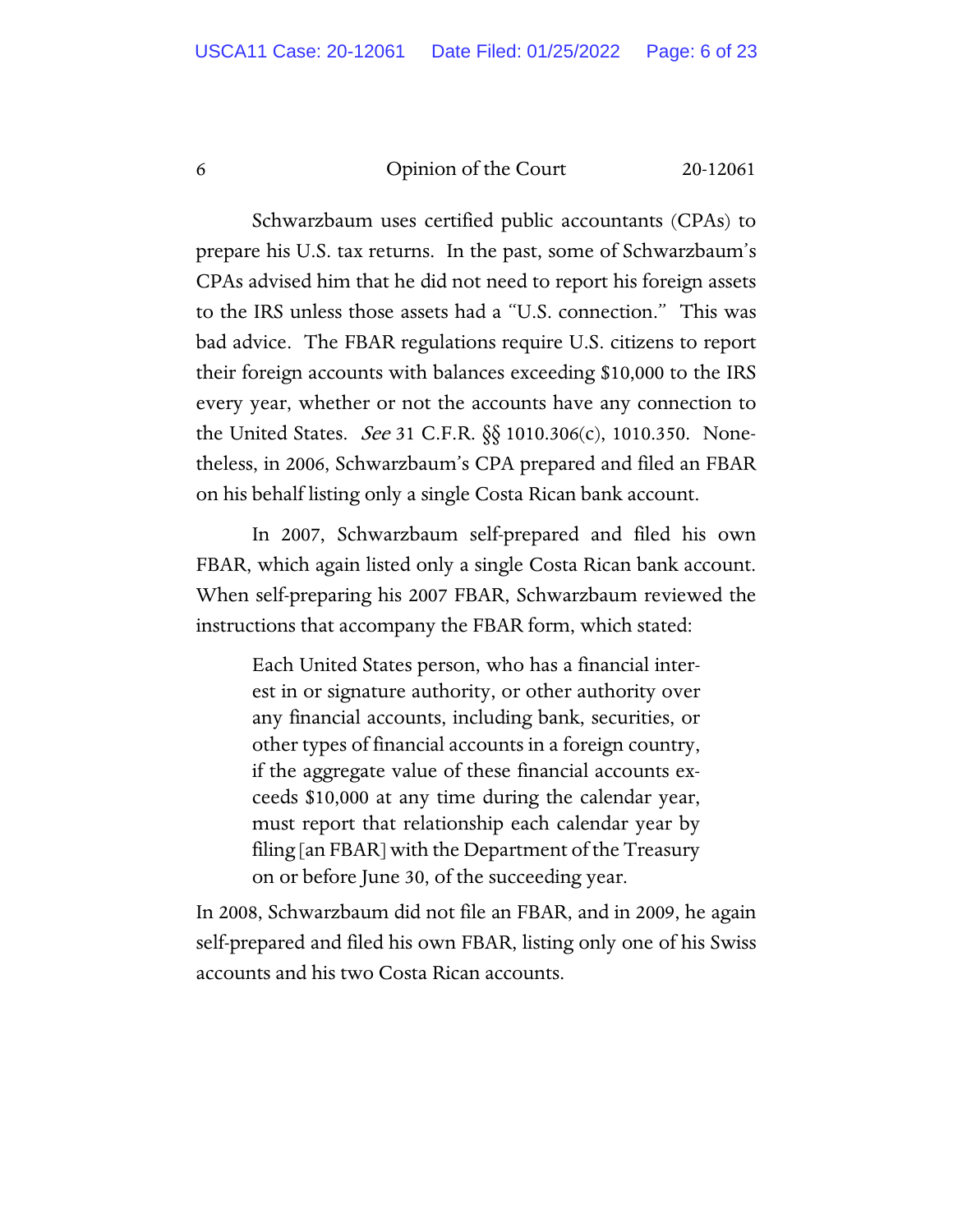Some time after, Schwarzbaum consulted with U.S. tax counsel, who advised him that he had violated the FBAR reporting requirements in previous tax years by failing to report many of his foreign accounts. In 2011, Schwarzbaum then voluntarily disclosed to the IRS the existence and balances of the foreign accounts he had previously failed to report. In 2013 and 2014, the IRS investigated and proposed civil penalties totaling \$13,729,591 against Schwarzbaum for willful violations of the FBAR reporting requirements for the 2006–2009 tax years.

In calculating Schwarzbaum's FBAR penalties, the IRS started with the highest annual balances for the foreign accounts Schwarzbaum had failed to report to the IRS during the relevant tax years.<sup>3</sup> For accounts with balances exceeding \$1 million, the IRS then divided the balances in half, arriving at the statutory maximum penalties. See 31 U.S.C.  $\S$  5321(a)(5)(C)(i), (D)(ii) (providing that the maximum penalty for willful FBAR violations is the greater of \$100,000 or 50% of "the balance in the account at the time of the violation"). For accounts with balances of \$1 million or less, the IRS calculated a mitigated set of penalties using a computational formula set out in the IRS's internal guidelines, the Internal Revenue Manual (IRM). The IRS then added up the statutory maximum penalties for the \$1 million-plus accounts and the mitigated penalties for the \$1 million-or-less accounts, for a total potential penalty

<span id="page-6-0"></span><sup>&</sup>lt;sup>3</sup> Schwarzbaum had previously provided these balances when he voluntarily disclosed his foreign accounts to the IRS in 2011.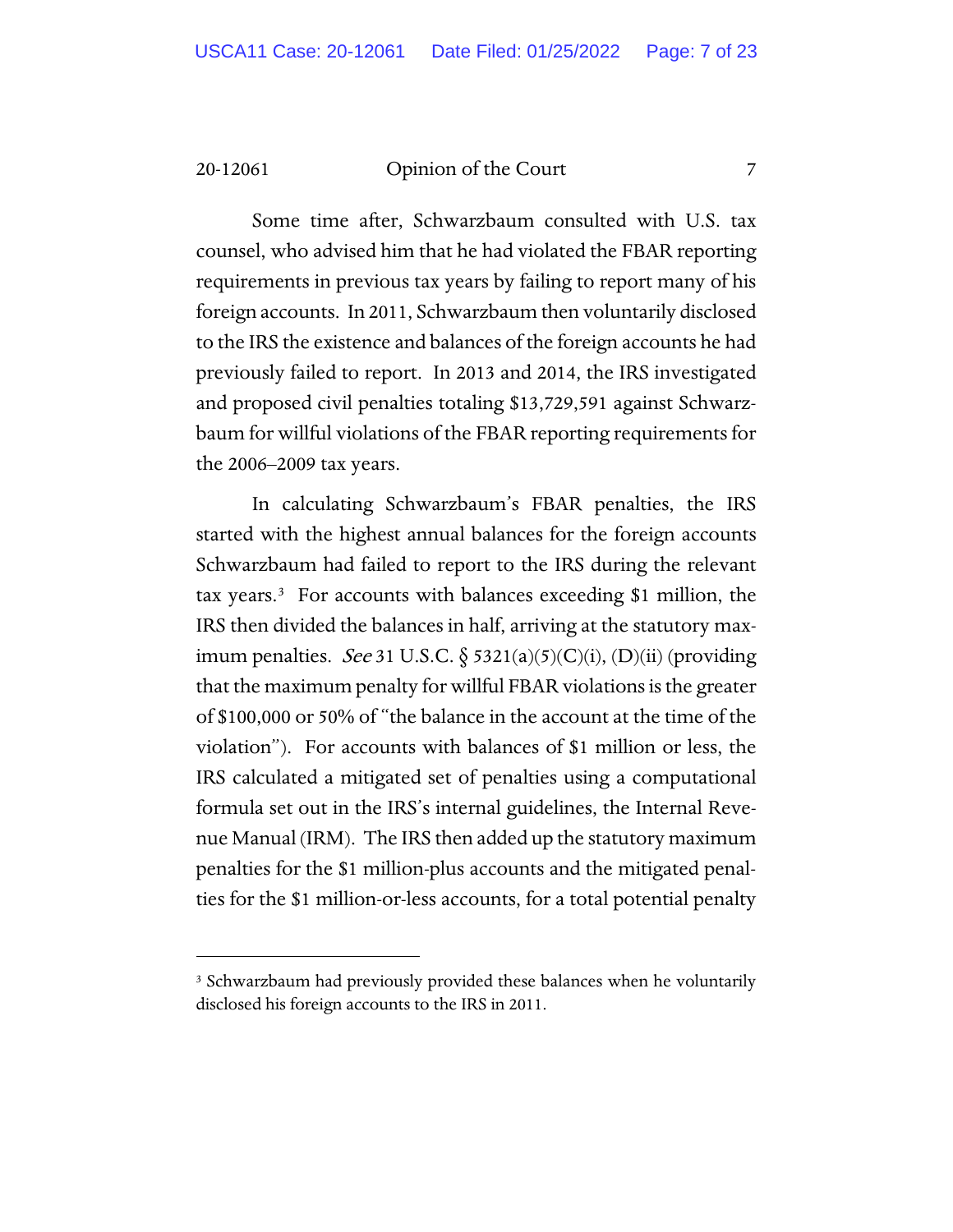of \$35,416,667. Deciding that a \$35 million-plus penalty would be excessive, the IRS then further mitigated Schwarzbaum's penalties by dropping his 2006, 2007, and 2009 penalties to \$0 and dividing his 2008 penalties—which totaled \$13,729,591—across all four tax years, assigning \$1,173,778 to tax year 2006 and \$4,185,271 each to tax years 2007, 2008, and 2009. Schwarzbaum appealed the IRS's proposed penalties to the IRS Appeals Office, which sustained the penalties in September 2016.[4](#page-7-0)

Schwarzbaum did not pay his FBAR penalties, and in August 2018, the government filed suit to collect them. In March 2020, after conducting a five-day bench trial, the district court issued an opinion in which it held that Schwarzbaum willfully violated the FBAR reporting requirements in 2007, 2008, and 2009, but not in 2006.[5](#page-7-1) The district court stated that, in the FBAR civil penalty context, "willful" conduct includes both knowing and reckless violations of the reporting requirements, and defined recklessness as "conduct violating an objective standard: action entailing an unjustifiably high risk of harm that is either known or so obvious that it

<span id="page-7-0"></span><sup>4</sup> By statute, the IRS's assessment of Schwarzbaum's FBAR penalties was subject to a six-year statute of limitations. *See* 31 U.S.C.  $\S$  5321(b)(1). In 2015, however, the parties executed a tolling agreement that extended the time period for the IRS to assess Schwarzbaum's penalties through December 2016.

<span id="page-7-1"></span><sup>&</sup>lt;sup>5</sup> At trial, Schwarzbaum did not contest that he violated the FBAR reporting requirements for each tax year from 2006 to 2009. He argued only that his violations for those years were non-willful and should be subject to the FBAR civil penalty statute's \$10,000 maximum penalty for non-willful violations. See 31 U.S.C.  $\S$  5321(a)(5)(B)(i).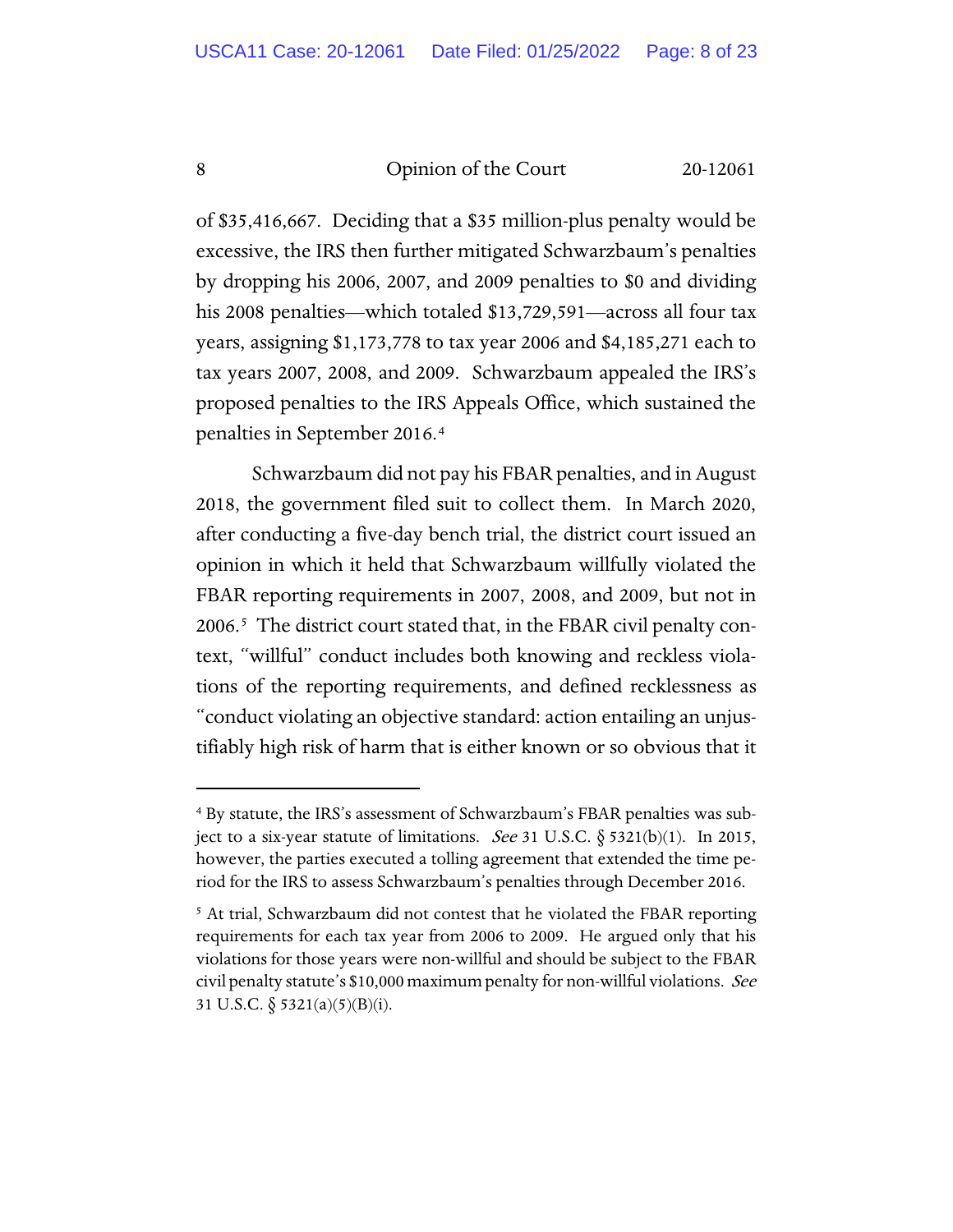should be known." The district court found that Schwarzbaum did not knowingly violate the FBAR requirements in any year. However, it found that Schwarzbaum recklessly violated the FBAR requirements in 2007, 2008, and 2009, because, after he read the FBAR instructions and self-prepared his own FBAR in 2007, Schwarzbaum "was aware, or should have been aware, of a high probability of tax liability with respect to his unreported accounts."

The district court also concluded that the IRS miscalculated Schwarzbaum's FBAR penalties under the relevant statute and regulations, and that the penalties were therefore unlawful under the APA. The district court noted that the IRS calculated Schwarzbaum's penalties using the highest annual balances in his foreign accounts for each tax year; that the statutory maximum penalty for willful FBAR violations is the greater of \$100,000 or 50% of "the balance in the account at the time of the violation," 31 U.S.C.  $\S$  5321(a)(5)(C)(i), (D)(ii); and that the annual deadline to file an FBAR—*i.e.*, the "time of" an FBAR violation—is June 30. Because the IRS did not calculate Schwarzbaum's FBAR penalties using June 30 balances, the district court held that it had "used the incorrect base amounts to calculate [Schwarzbaum's] FBAR penalties" and that the penalties must therefore be set aside under the APA. *See* 5 U.S.C.  $\S 706(2)$  (requiring courts to "hold unlawful and set aside agency action found to be . . . not in accordance with law").

At the end of its opinion, the district court directed the parties "to submit supplemental briefing with respect to the new proposed amount of penalties to be assessed against Schwarzbaum for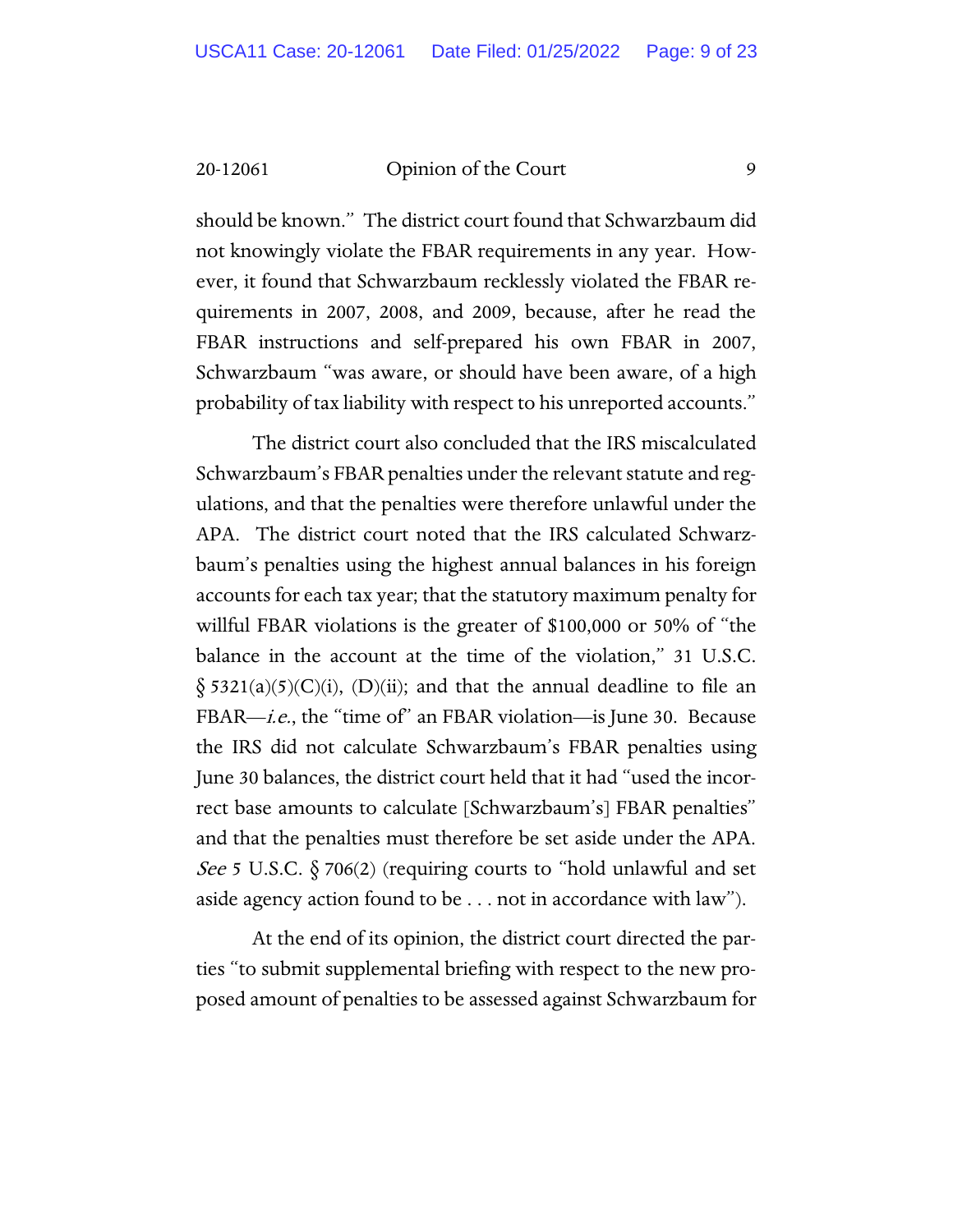a non-willful FBAR violation in tax year 2006, and willful FBAR penalties for tax years 2007, 2008, and 2009."[6](#page-9-0) After receiving the parties' supplemental briefs, the district court then calculated and imposed new FBAR penalties against Schwarzbaum of \$4,498,486 for 2007; \$4,212,871 for 2008; and \$4,196,595 for 2009, for a total penalty of \$12,907,952.[7](#page-9-1) In preparing the new penalties, the district court used the June 30 balances for Schwarzbaum's foreign accounts from each tax year whenever possible and relied on the IRM's mitigation guidelines for FBAR penalties. The district court entered judgment and Schwarzbaum filed a timely notice of appeal.

In a motion to alter or amend the judgment, the government then requested that the district court reduce Schwarzbaum's FBAR penalties to \$12,555,813, equal to the penalty amount the IRS had originally imposed against Schwarzbaum for tax years 2007–2009. The government stated that "the Court's calculation exceeded the amounts that the [IRS] assessed for those years" and that it "d[id] not seek a judgment for more than the amount of the [originally] assessed 2007–2009 FBAR penalties."

<span id="page-9-0"></span><sup>6</sup> The government subsequently informed the district court that it would no longer seek penalties against Schwarzbaum for tax year 2006, given the court's determination that Schwarzbaum's FBAR violations for that year were nonwillful.

<span id="page-9-1"></span><sup>7</sup> In response to an argument Schwarzbaum had asserted at trial, the district court also held that the new penalties it had imposed were not excessive fines under the Eighth Amendment.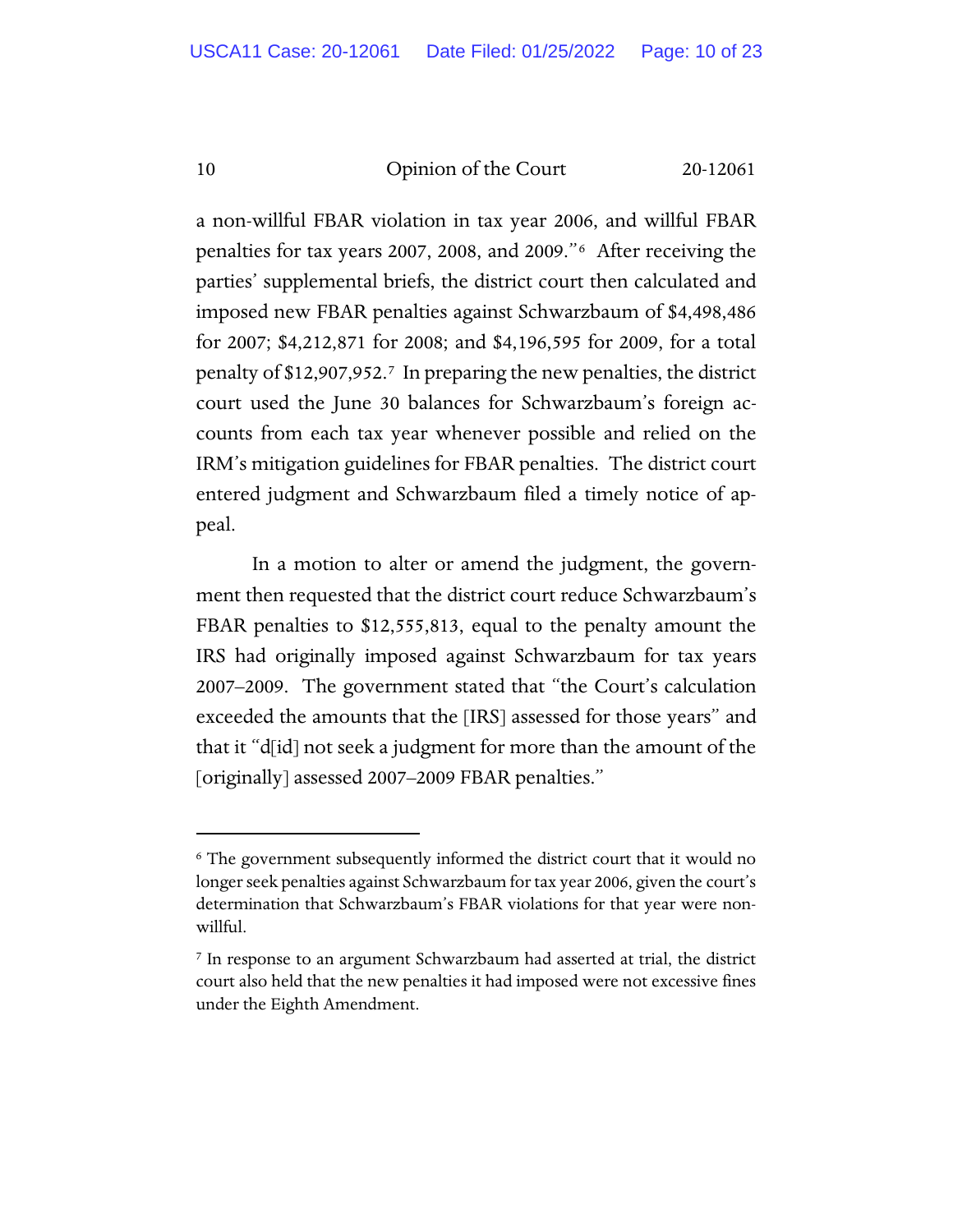The district court granted the government's motion and reduced Schwarzbaum's penalties to \$4,185,271 for each year from 2007 to 2009, for a total penalty of \$12,555,813, before interest and late-payment penalties. The district court noted that it had mistakenly thought the new penalties it had calculated and imposed against Schwarzbaum for the 2007–2009 tax years were lower than the IRS's original penalties for those years. In fact, once the IRS's penalties for the 2006 tax year were subtracted from the original set, the district court's penalties were higher. The district court stated that, by reducing Schwarzbaum's FBAR penalties, it was not reinstating the IRS's original penalties, which it said would be a "misinterpretation" of its order. The district court explained that it was reducing Schwarzbaum's penalties only because the government had made clear that it was not seeking more than the amount the IRS had originally assessed.

The district court entered an amended judgment and Schwarzbaum again filed a timely amended notice of appeal.

#### II. Discussion

Schwarzbaum makes three arguments on appeal. First, that the district court applied an incorrect legal standard in determining that his FBAR violations were willful. Second, that his FBAR penalties were miscalculated and, therefore, unlawful under the APA. Third, that his FBAR penalties were excessive fines under the Eighth Amendment. Schwarzbaum is wrong on the first point but right on the second, and, as a result, we do not reach the third.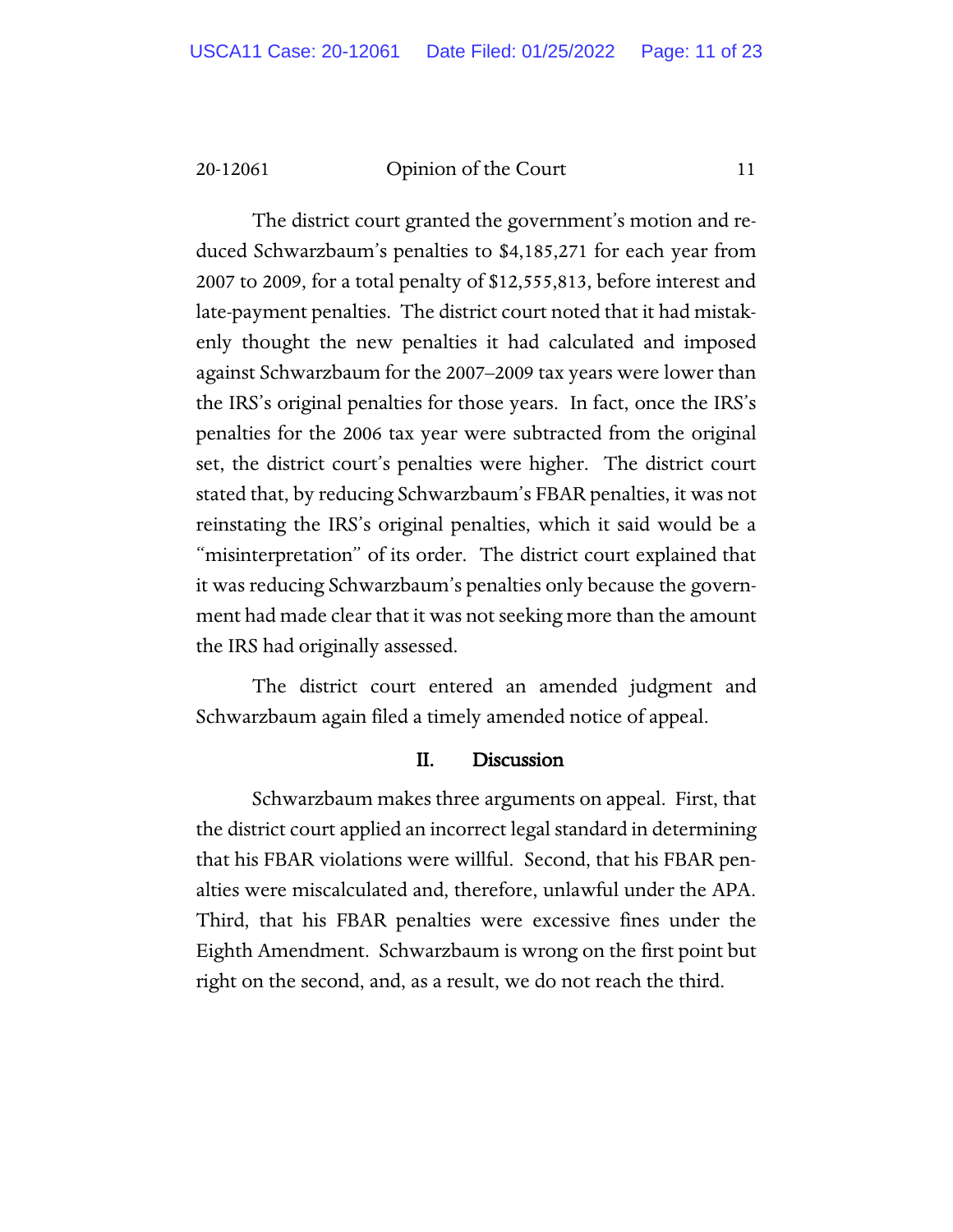#### A. Willful FBAR Violations

Schwarzbaum argues that the district court applied an incorrect legal standard in determining that his FBAR violations were willful. We review this issue of law *de novo. See U.S. S.E.C. v. Big* Apple Consulting USA, Inc., 783 F.3d 786, 795 (11th Cir. 2015).

When the parties filed their briefs, we had not yet decided the legal standard for determining willful FBAR violations. After the parties filed their briefs, we squarely addressed this issue in a different case, United States v. Rum, 995 F.3d 882 (11th Cir. 2021). In Rum, we held that "willful" conduct, in the FBAR civil penalty context, includes knowing or reckless conduct. *See id.* at 888–89. Relying on the Supreme Court's decision in Safeco Insurance Company of America v. Burr, 551 U.S. 47 (2007), we defined "recklessness . . . 'as conduct violating an objective standard: action entailing an unjustifiably high risk of harm that is either known or so obvious that it should be known.'" Id. at 889 (quoting Safeco, 551 U.S. at 68); see also Safeco, 551 U.S. at 57, 69 (explaining that civil liability statutes usually "cover not only knowing violations of a standard, but reckless ones as well," and that a "high risk of harm, objectively assessed," was "the essence of recklessness at common  $law$ ").

At Schwarzbaum's trial, the district court applied the exact standard for willful conduct we later adopted in Rum. It recognized that willful conduct in the FBAR context includes reckless conduct, and, quoting *Safeco*, used the recklessness standard we later adopted in *Rum*: "conduct violating an objective standard: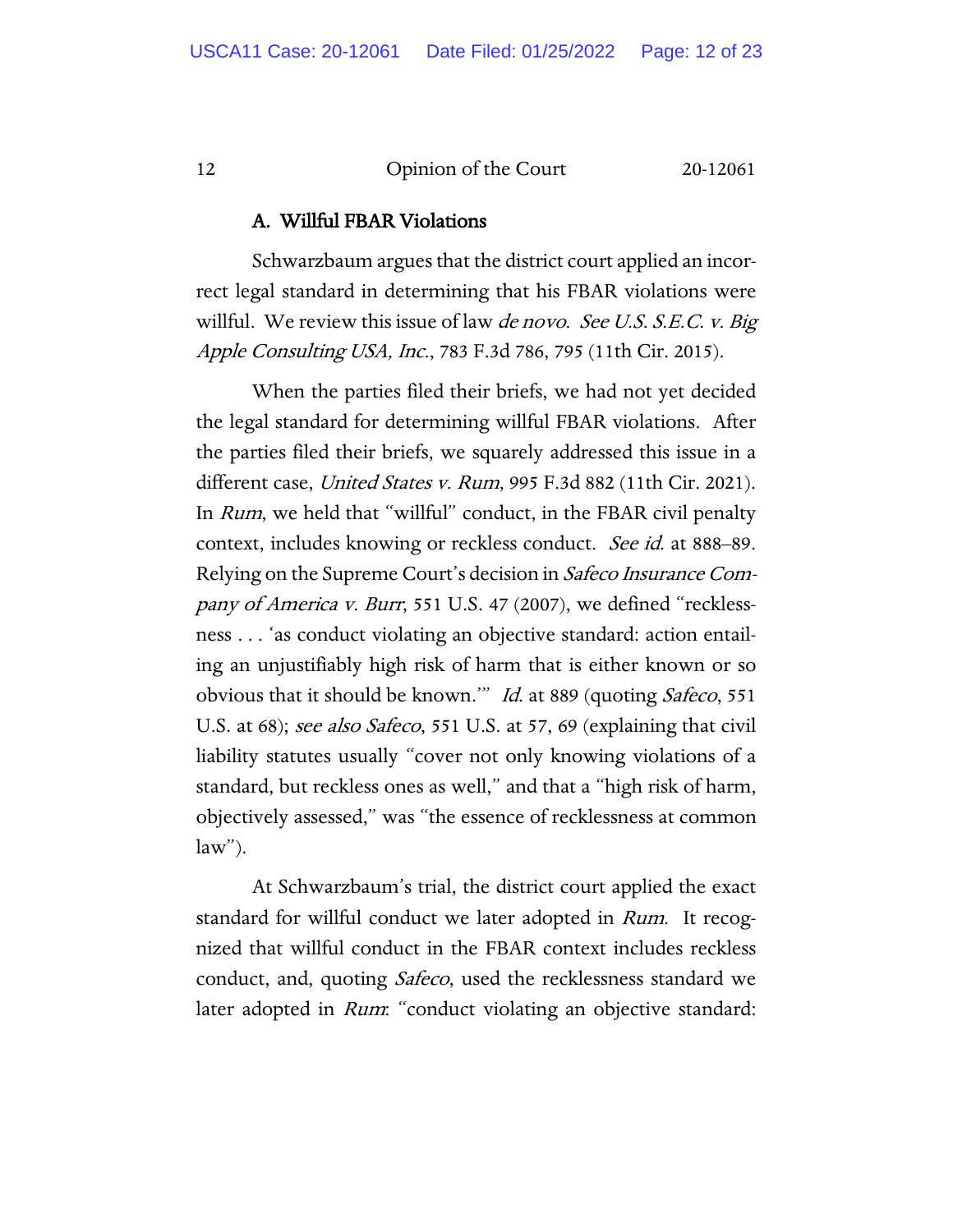action entailing an unjustifiably high risk of harm that is either known or so obvious that it should be known." Applying this standard, the district court held that, although Schwarzbaum did not knowingly violate the FBAR reporting requirements, he acted recklessly when he reviewed the FBAR instructions in 2007 and then, for the next three years, failed to report the foreign assets those instructions directed him to report.[8](#page-12-0) Accordingly, the district court found that Schwarzbaum "was aware, or should have been aware, of a high probability of tax liability with respect to his unreported accounts," and that, therefore, his "FBAR violations for tax years 2007, 2008, and 2009 were willful."

Schwarzbaum asserts that the district court applied a "de facto strict liability standard" for willful conduct. It did not. Instead, the district court found that Schwarzbaum violated the FBAR requirements *recklessly*, and as we held in *Rum*, recklessness

<span id="page-12-0"></span><sup>8</sup> Schwarzbaum argues that the district court's finding that he recklessly violated the FBAR reporting requirements, even though his CPAs had advised him in previous years that he need not report accounts lacking a U.S. connection, conflicts with *United States v. Boyle*, 469 U.S. 241 (1985), in which the Supreme Court said: "When an accountant or attorney advises a taxpayer on a matter of tax law, such as whether a liability exists, it is reasonable for the taxpayer to rely on that advice." *Id.* at 251 (emphasis omitted).

Boyle concerned a different tax statute and did not provide the legal standard for willfulness in the FBAR context. Moreover, the Supreme Court's statement in *Boyle* is readily distinguishable. While it may be generally reasonable for a taxpayer to rely on professional advice, it is no longer reasonable once the taxpayer has realized—as Schwarzbaum should have, once he read the FBAR instructions—that he has been receiving bad advice.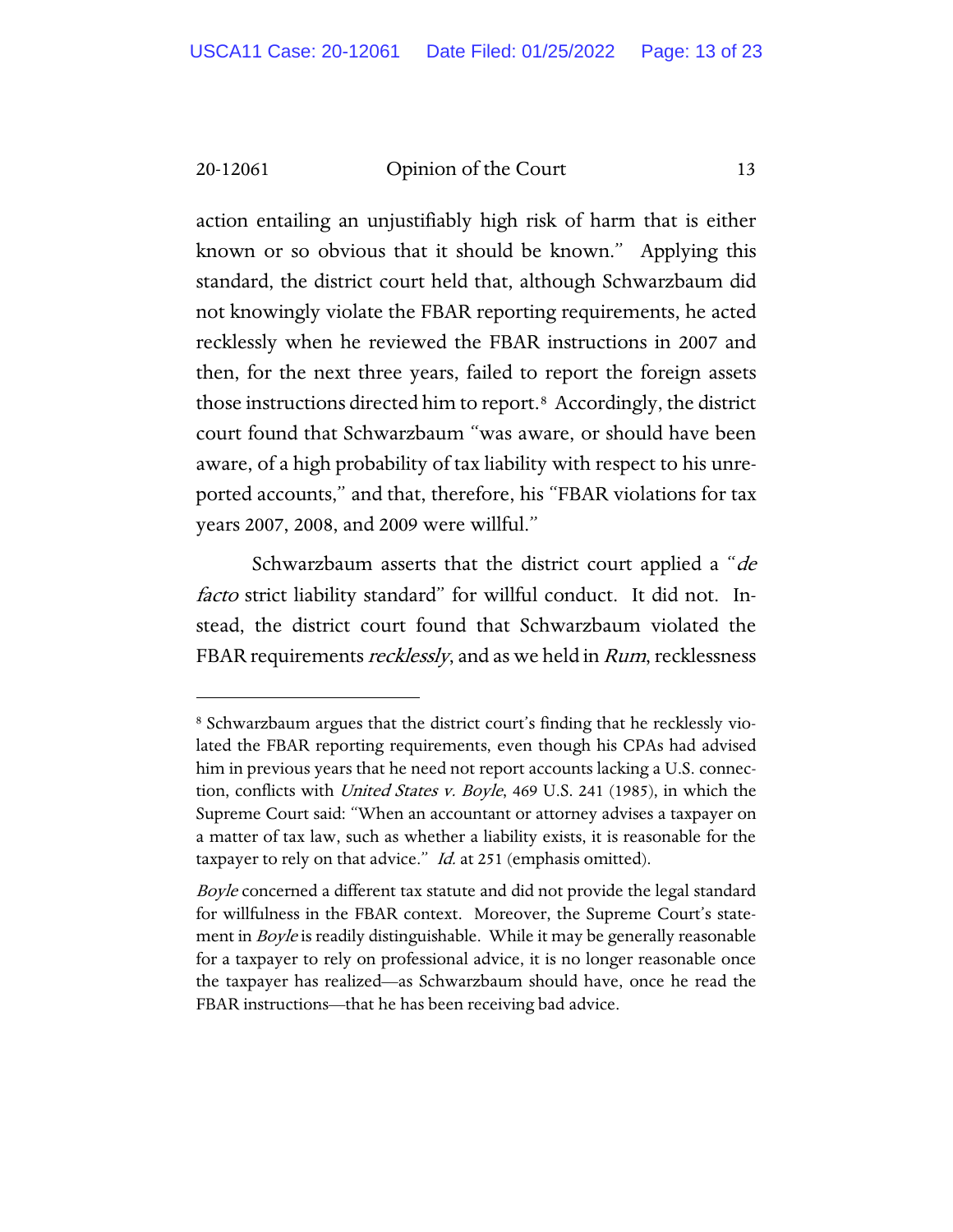suffices for a willful FBAR violation.<sup>[9](#page-13-0)</sup> See Rum, 995 F.3d at 888– 89. Schwarzbaum's emphasis on the district court's finding that he lacked knowledge of his violations misses the point. See Safeco, 551 U.S. at 59 (noting that, when "'willfully' covers both knowing and reckless disregard of the law, knowing violations are sensibly understood as a more serious subcategory of willful ones"). Thus, the district court applied the correct legal standard in determining that Schwarzbaum's FBAR violations were willful.

## B. Unlawful FBAR Penalties

Schwarzbaum also argues that his FBAR penalties were unlawful under the APA. When a party challenges agency action under the APA, we review the district court's decision *de novo* and the underlying agency action under the standards set out in the APA. See Cigar Assoc. of Am. v. U.S. Food & Drug Admin., 964 F.3d 56, 61 (D.C. Cir. 2020). Under the APA, a "reviewing court

<span id="page-13-0"></span><sup>9</sup> We note that, at argument, Schwarzbaum's counsel conceded that "the district court already applied the Rum standard" for willful FBAR violations. Schwarzbaum's counsel suggested that the district court may have erred in holding that Schwarzbaum's FBAR violations were willful under that standard. But in his briefs, Schwarzbaum argued only that the district court used the wrong legal standard for willfulness, disclaiming any challenge to the district court's "factual findings." Applying an *incorrect* standard and applying a standard *incorrectly* are distinct types of error. Schwarzbaum briefed only the former issue, so we do not consider the latter. See APA Excelsior III L.P. v. Premier Techs., Inc., 476 F.3d 1261, 1269 (11th Cir. 2007) ("[W]e do not consider claims not raised in a party's initial brief and made for the first time at oral argument.").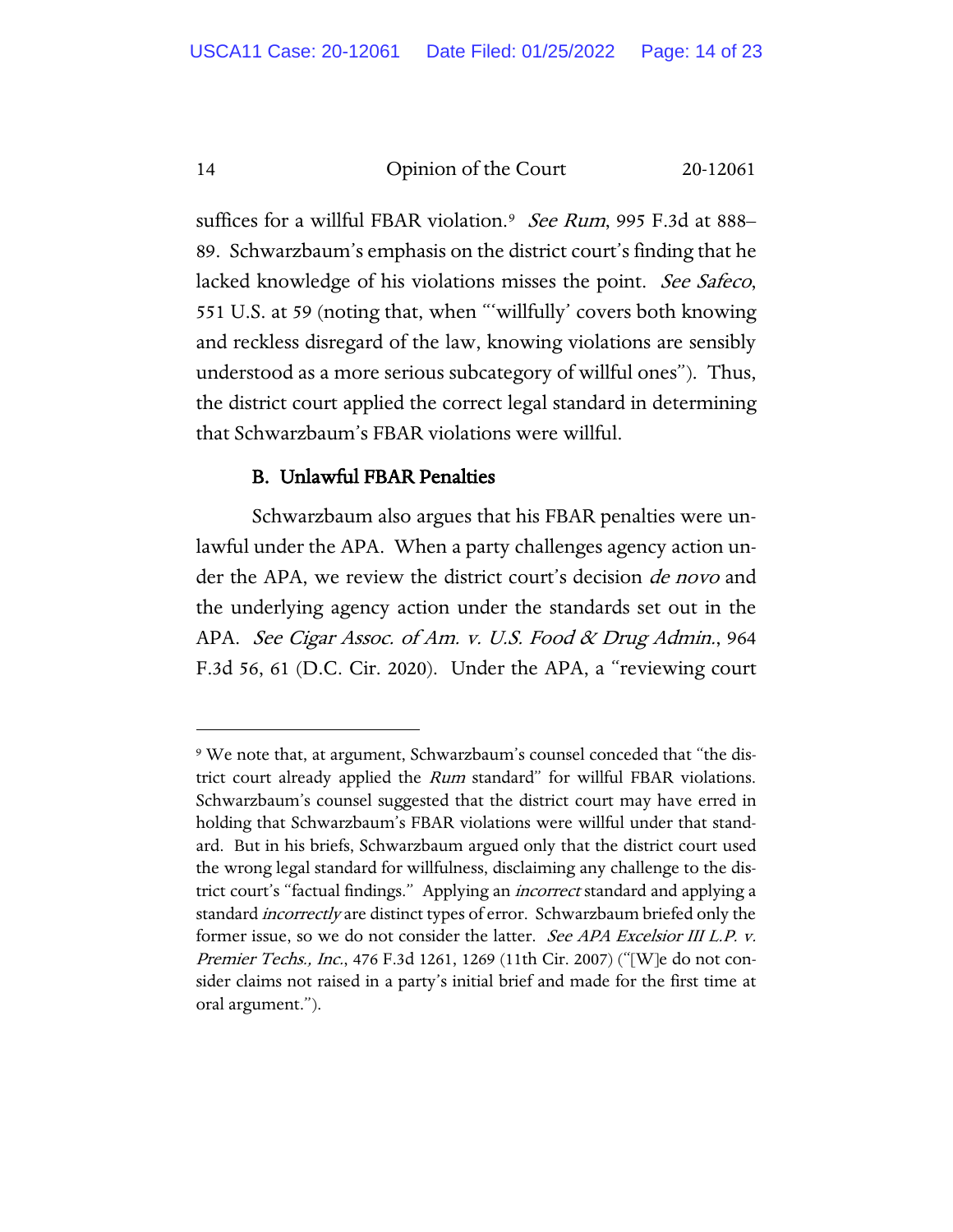shall . . . hold unlawful and set aside agency action" that is "arbitrary, capricious, an abuse of discretion, or otherwise not in accordance with law." 5 U.S.C.  $\delta$  706(2)(A). In this case, Schwarzbaum has asserted that the IRS miscalculated his FBAR penalties under the relevant statute and regulations. Accordingly, we review whether Schwarzbaum's FBAR penalties are "not in accordance with law." *Id.* 

Before considering the legality of the FBAR penalties assessed by the IRS, due to the district court's intervening orders, we must answer a threshold question: what exactly did the district court do below? The parties dispute the legal effect of the order and judgment in which the district court imposed FBAR penalties against Schwarzbaum amounting to \$12,555,813. Schwarzbaum asserts that the district court set aside the IRS's penalties and imposed its own. The government asserts that the district court upheld the IRS's original penalties. In one sense, the parties draw distinctions without a difference. Either way, Schwarzbaum's penalties are \$12,555,813. But how the district court got there matters, so we walk through our understanding of what the district court did.

Starting with the agency's action, the IRS originally sustained FBAR penalties against Schwarzbaum of \$4,185,271 each for 2007, 2008, and 2009, plus a \$1 million-plus penalty for 2006, for a total penalty of \$13,729,591. At trial, the district court found that Schwarzbaum's FBAR violations were willful in the 2007–2009 tax years, but also found that the IRS had not calculated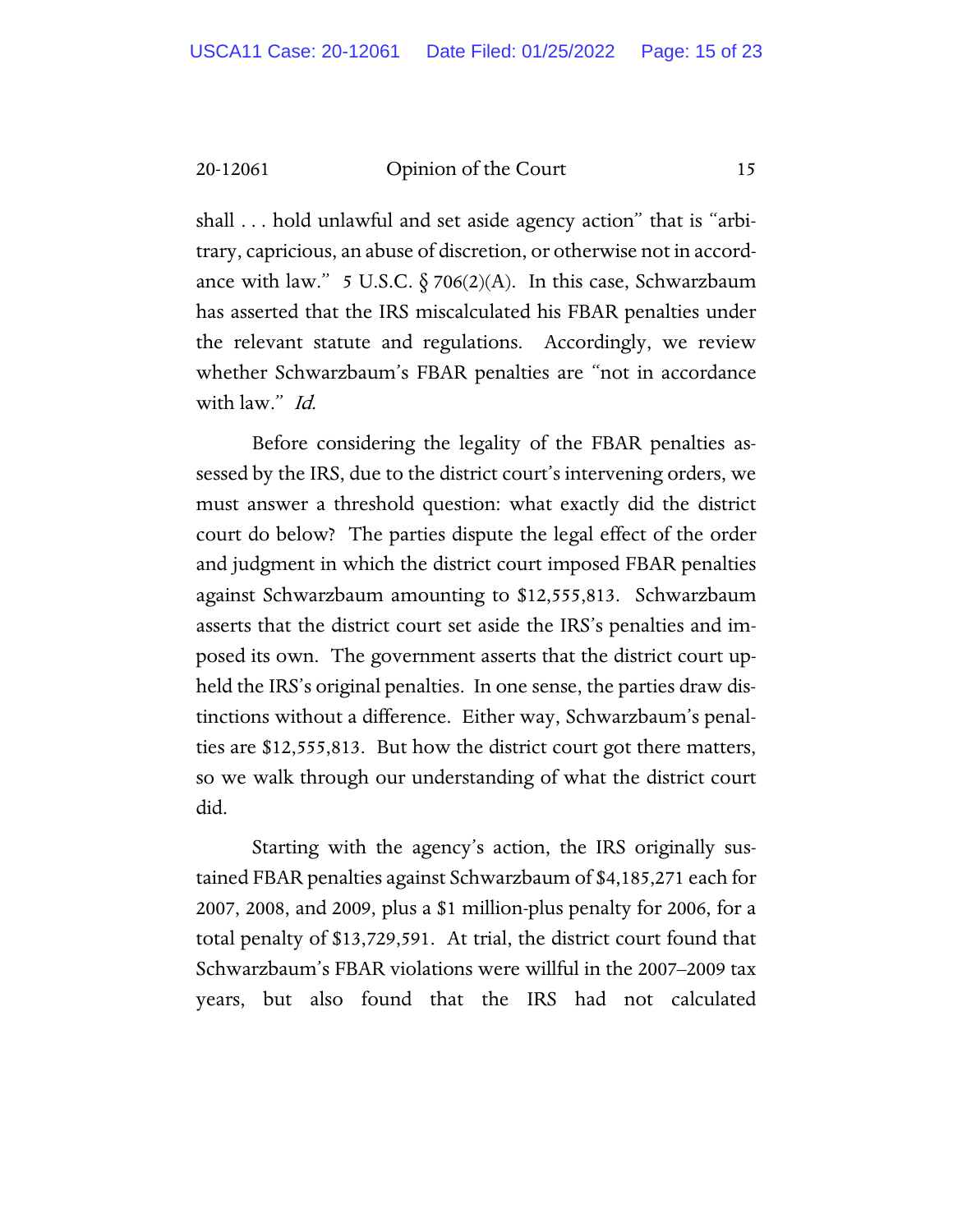Schwarzbaum's penalties lawfully. Consulting the record afresh, the district court calculated and imposed new FBAR penalties against Schwarzbaum totaling \$12,907,952. Then, on the government's motion, the district court reduced Schwarzbaum's penalties to \$4,185,271 for each year from 2007 to 2009—identical to the penalties the IRS had originally imposed for those years—for a total penalty of \$12,555,813.

The government argues that, when the district court reduced the new penalties it had imposed against Schwarzbaum, it thereby reimposed and upheld the IRS's original penalties. But in its orders below, the district court described its own actions differently. The district court explained that it was reducing the penalties *the district court* had imposed, and only "because the USA [was] seeking a smaller penalty than the Court assessed." It expressly rejected the characterization that it was "reinstat[ing] the IRS's original penalty assessment," which it said was a "misinterpretation" of its actions. We take the district court at its word. And when it calculated and imposed new FBAR penalties against Schwarzbaum, the district court undoubtedly overstepped its role.

When a party challenges agency action under the APA, "the district court does not perform its normal role but instead sits as an appellate tribunal." *Cnty. of L.A. v. Shalala*, 192 F.3d 1005, 1011 (D.C. Cir. 1999) (quotation omitted). And when an agency action is unlawful, the APA directs a reviewing court to "hold [it] unlawful and set [it] aside." 5 U.S.C.  $\S 706(2)$ . The APA does not, however, direct the court to do the agency's job for it. The court "must judge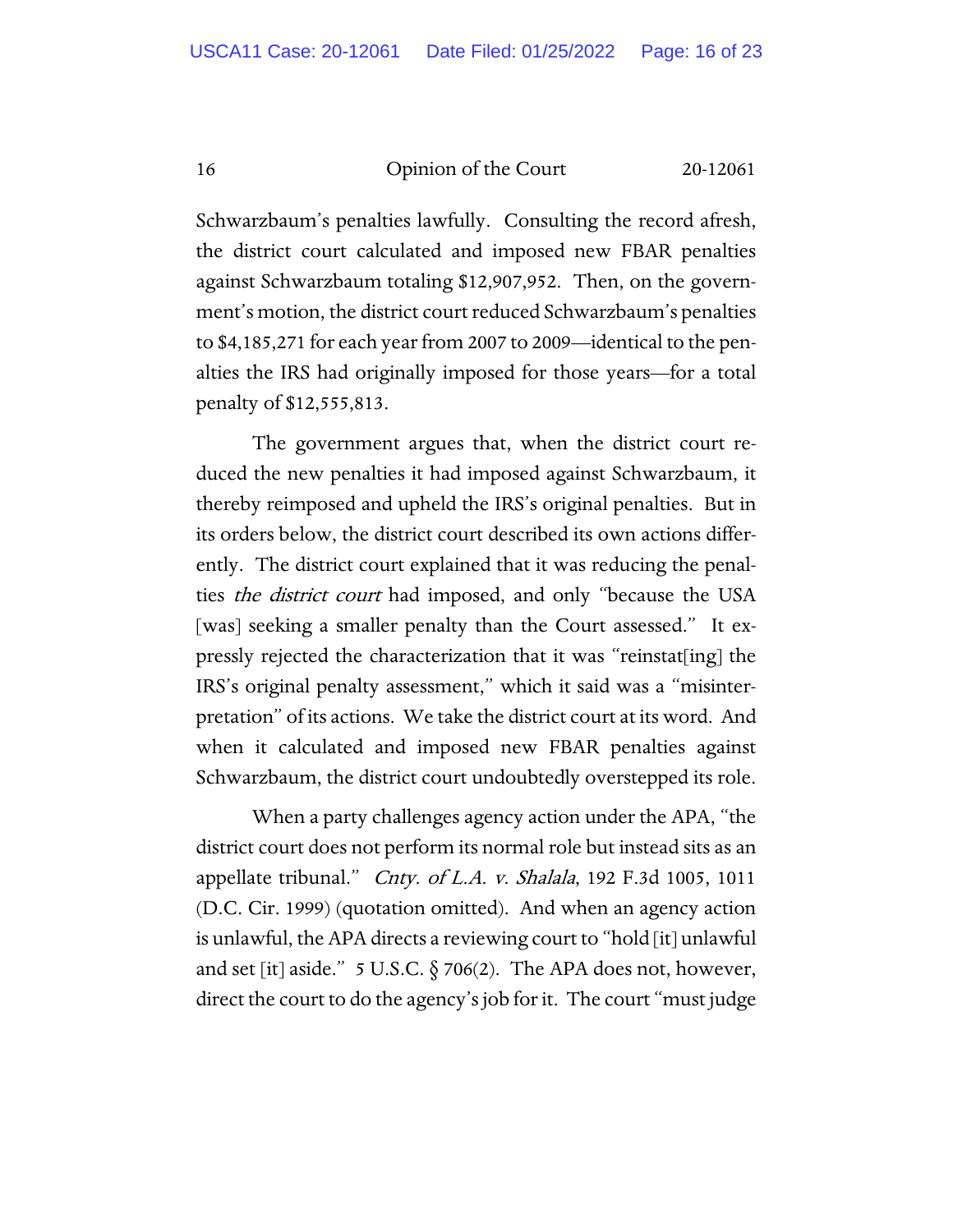the propriety of [the agency's] action solely by the grounds invoked by the agency. If those grounds are inadequate or improper, the court is powerless to affirm the administrative action by substituting what it considers to be a more adequate or proper basis." SEC v. Chenery Corp. (II), 332 U.S. 194, 196 (1947); see also Citizens to Preserve Overton Park, Inc. v. Volpe, 401 U.S. 402, 416 (1971) ("The court is not empowered to substitute its judgment for that of the agency.").

The district court lacked the power to recalculate Schwarzbaum's FBAR penalties. Nonetheless, finding that the IRS had miscalculated, the district court prepared new penalties from scratch, substituting its judgment for the agency's. Courts do not have "original calculation" jurisdiction over FBAR penalties. That power belongs to the IRS. See 31 C.F.R.  $\S$  1010.810(g) (delegating to the Commissioner of Internal Revenue "the authority to: assess and collect civil penalties under 31 U.S.C.  $[\S]$  5321"); see also Vidiksis v. EPA, 612 F.3d 1150, 1154 (11th Cir. 2010) ("Regarding a penalty assessment, an agency's determination is considered to be particularly within the agency's competence."). By replacing the IRS's penalty calculations with its own, the district court invaded the agency's turf. See SEC v. Chenery Corp. (I), 318 U.S. 80, 88 (1943) ("An appellate court cannot intrude upon the domain which Congress has exclusively entrusted to an administrative agency.").

Given the agency's error, the district court should have remanded Schwarzbaum's FBAR penalties to the IRS for recalculation. "Remand is the appropriate remedy when an administrative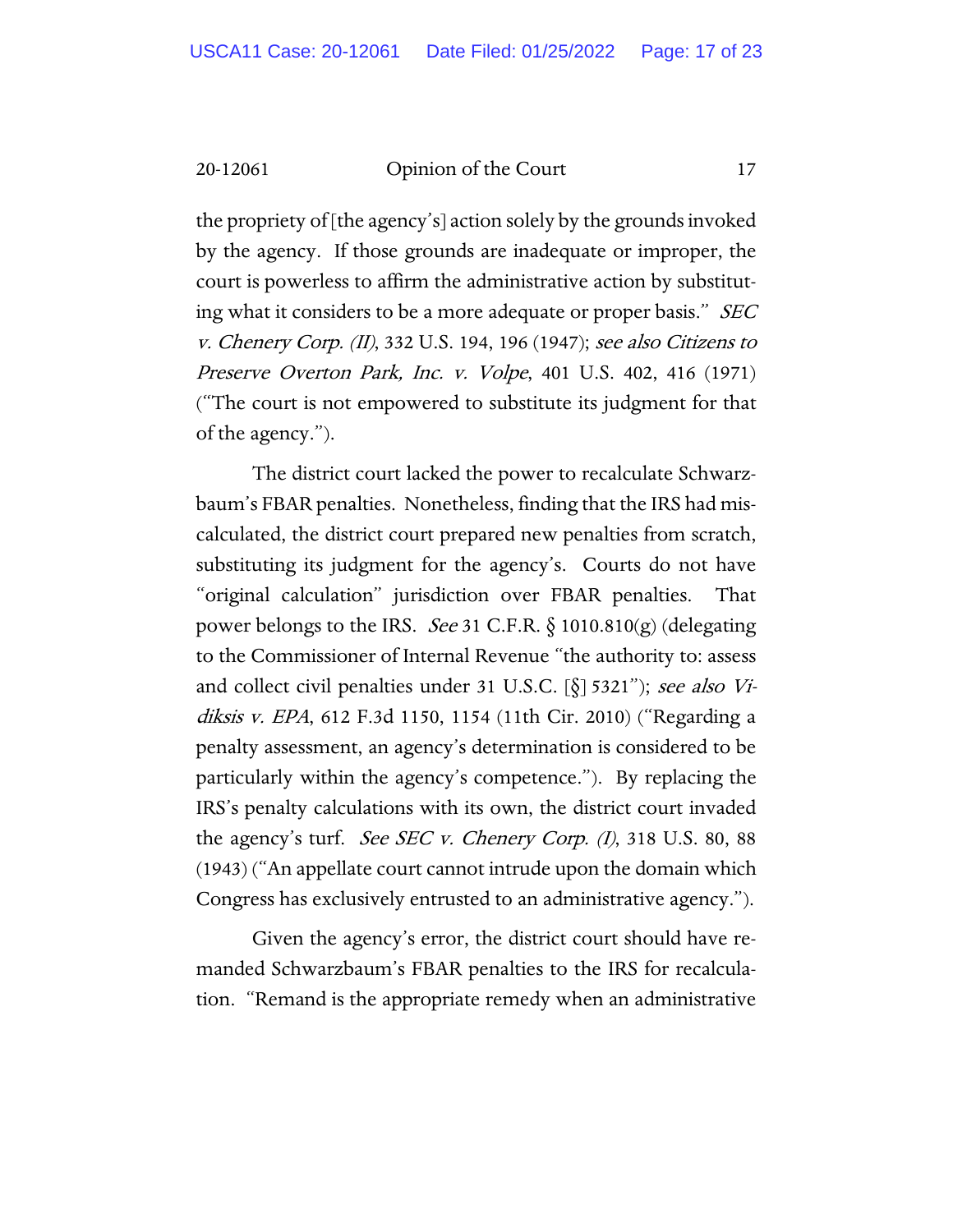agency makes an error of law, for it affords the agency an opportunity to receive and examine the evidence in light of the correct legal principle." Zhou Hua Zhu v. U.S. Att'y Gen., 703 F.3d 1303, 1315 (11th Cir. 2013) (quotation omitted). And, as the district court correctly found, the IRS's original penalties were not in accordance with law. The statutory maximum penalty for a willful FBAR violation is the greater of \$100,000 or 50% of "the balance in the account at the time of the violation." 31 U.S.C.  $\S$  5321(a)(5)(C)(i),  $(D)(ii)$ . The "time of [an FBAR] violation" is June 30, the annual FBAR filing deadline. See 31 C.F.R.  $\S$  1010.306(c). Indeed, the government concedes that the IRS mistakenly calculated Schwarzbaum's statutory maximum penalties using his foreign accounts' highest annual balances rather than their June 30 balances. Because the IRS miscalculated Schwarzbaum's penalties, a remand is in order to allow the IRS to fix the mistake.<sup>10</sup> See Fla. Dep't of Lab. and

<span id="page-17-0"></span><sup>&</sup>lt;sup>10</sup> The government asserts that Schwarzbaum did not timely argue for a remand to the IRS in the district court and thereby forfeited the issue. It appears Schwarzbaum first raised the agency remand issue quite late in the district court proceedings, in a post-trial brief. The district court declined to consider the issue "at th[at] late stage."

<sup>&</sup>quot;It is well-settled that we will generally refuse to consider arguments raised for the first time on appeal." Ramirez v. Sec'y, U.S. Dep't of Transp., 686 F.3d 1239, 1249 (11th Cir. 2012). But "[t]his principle is . . . merely a rule of practice," and the decision whether to consider an issue that was forfeited below is "left primarily to [our] discretion." *Dean Witter Reynolds, Inc. v. Fernan*dez, 741 F.2d 355, 360 (11th Cir. 1984) (quotation omitted). We need not decide whether Schwarzbaum forfeited the agency remand issue below. Even if he did, we would exercise our ample discretion to consider the issue, because remand to the IRS is obviously the right outcome. *See id.* at 361 ("[A] federal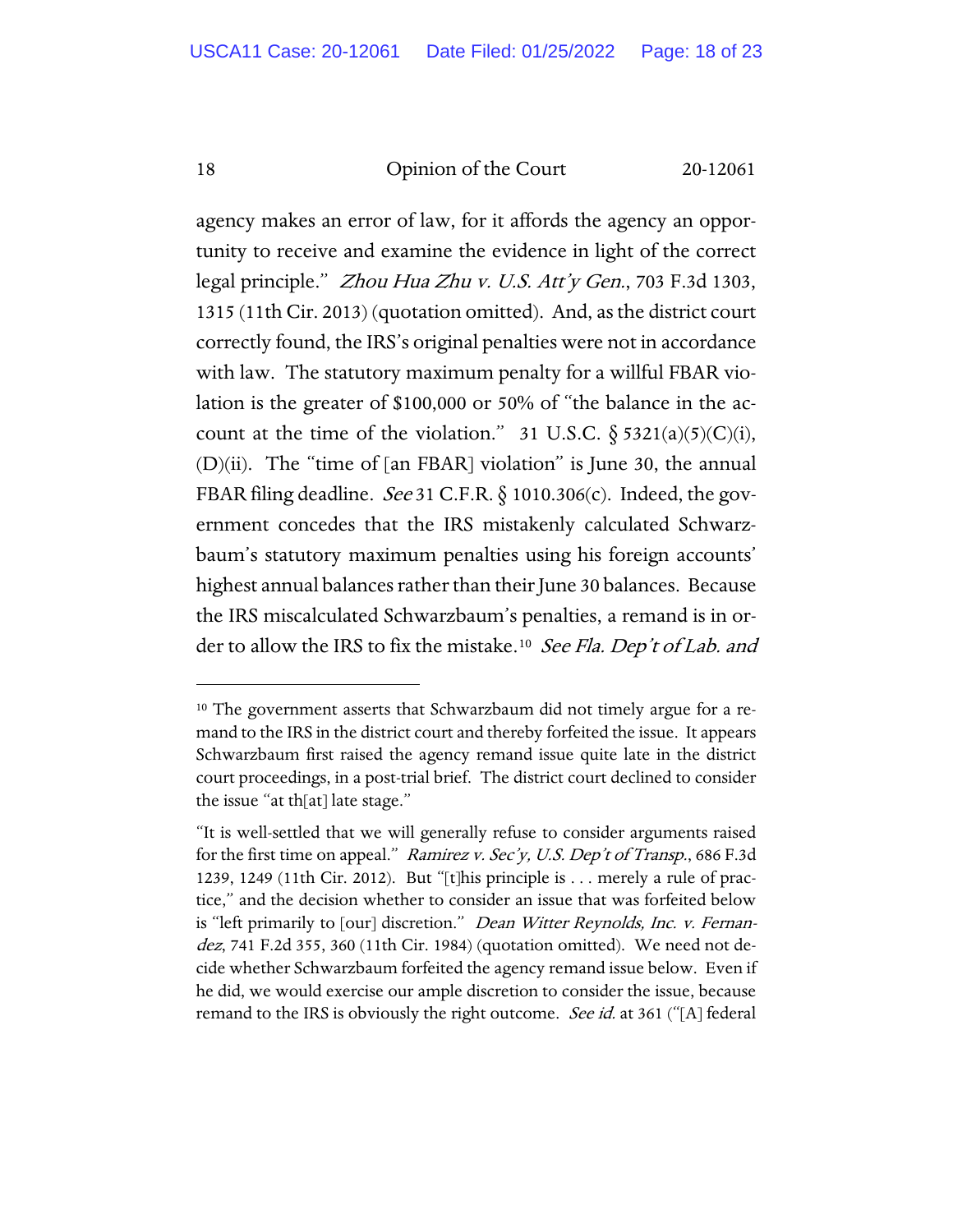Emp. Sec. v. U.S. Dep't of Lab., 893 F.2d 1319, 1322 (11th Cir. 1990) ("If the agency has misapplied the law, its order cannot stand . . . . Instead, the case must be remanded to the agency to make a new determination.").

The government argues that remand is unnecessary because the IRS's original calculation errors were harmless and the district court ultimately imposed penalties identical to the agency's. In reviewing agency action under the APA, we take "due account . . . of the rule of prejudicial error." 5 U.S.C. § 706; see also Nat'l Ass'n of Home Builders v. Defs. of Wildlife, 551 U.S. 644, 659–60 (2007) (describing this as an "administrative law . . . harmless error rule" (quotation omitted)). "An agency decision is harmless 'when a mistake of the administrative body is one that clearly had no bearing on the procedure used or the substance of decision reached.'" Animal Legal Def. Fund v. U.S. Dep't of Agric., 789 F.3d 1206, 1224 n.13 (11th Cir. 2015) (quoting U.S. Steel Corp. v. EPA, 595 F.2d 207, 215 (5th Cir. 1979)). "Absence of . . . prejudice [to the citizen] must

appellate court is justified in resolving an issue not passed on below where the proper resolution is beyond any doubt." (quotation omitted and alteration adopted)); Blue Martini Kendall, LLC v. Miami Dade Cnty., 816 F.3d 1343, 1350 (11th Cir. 2016) (exercising discretion to consider an issue not raised in the district court where "the proper resolution of th[e] matter [was] as clear as a bell to us").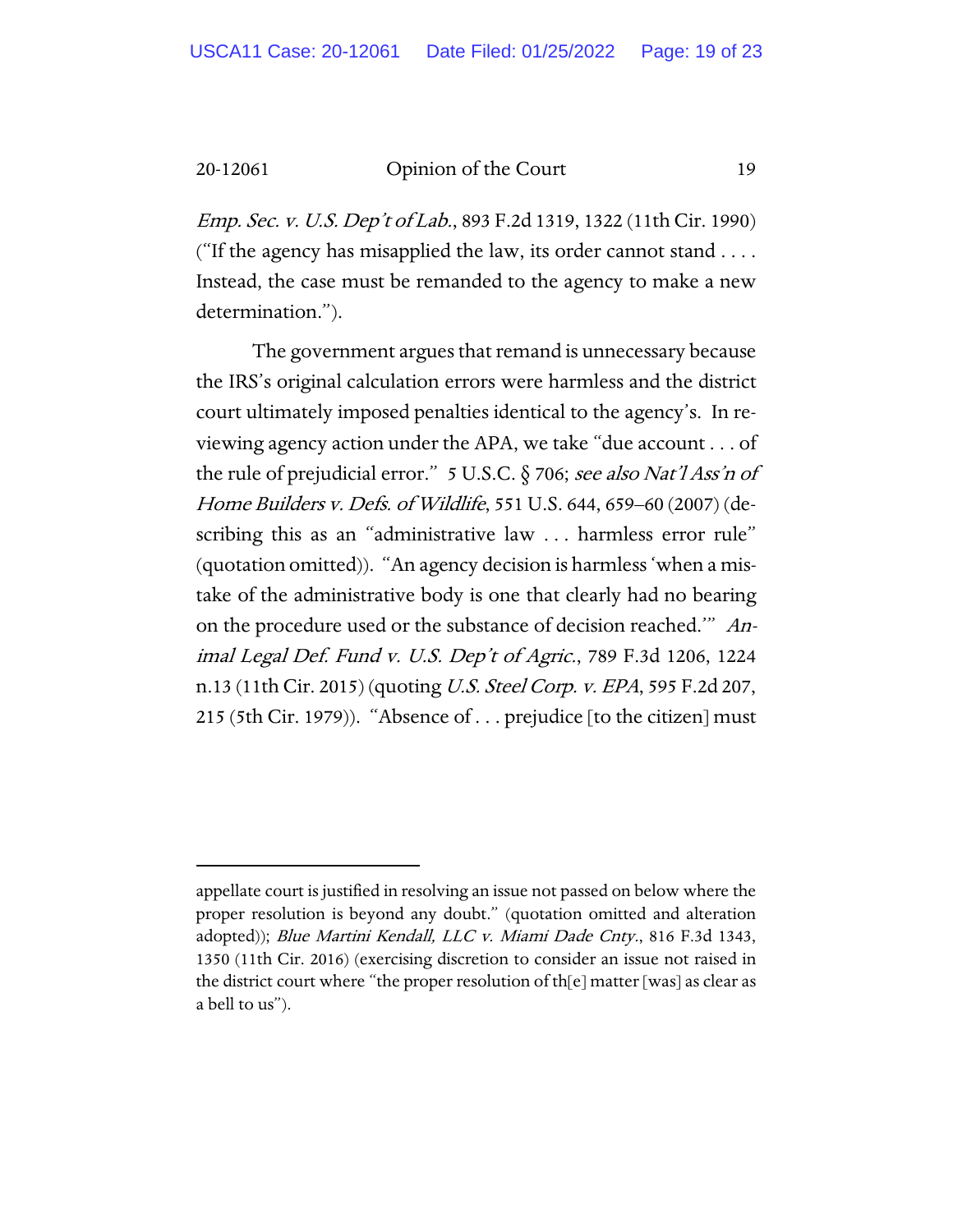be clear for harmless error to be applicable." U.S. Steel, 595 F.2d at 215.[11](#page-19-0)

To understand whether the IRS's error was harmless, we must understand precisely how the IRS erred. The IRS calculated Schwarzbaum's FBAR penalties in three steps. First, it collected the highest annual balances for the foreign accounts Schwarzbaum had failed to report. Then, using a formula set out in the IRS's internal guidelines manual, it calculated the statutory maximum penalties for the accounts with balances greater than \$1 million—by dividing the balances in half—and calculated a mitigated set of penalties for the lower-balance accounts. Finally, it further mitigated Schwarzbaum's penalties by dropping his 2006, 2007, and 2009 penalties altogether and dividing his 2008 penalties across all years.

In calculating Schwarzbaum's FBAR penalties, the IRS took a wrong fork in the road by starting with the wrong numbers. Recall that, for each tax year and for each account, the statutory maximum penalty for a willful FBAR violation is the greater of \$100,000 or 50% of the account's June 30 balance. See 31 U.S.C.  $\S$  5321(a)(5)(C)(i), (D)(ii); 31 C.F.R.  $\S$  1010.306(c). By using the wrong account balances, the IRS calculated the wrong statutory maximums for Schwarzbaum's penalties, and from there,

<span id="page-19-0"></span><sup>&</sup>lt;sup>11</sup> In Bonner v. City of Prichard, 661 F.2d 1206, 1207 (11th Cir. 1981) (en banc), we adopted as binding precedent all decisions of the former Fifth Circuit handed down prior to October 1, 1981.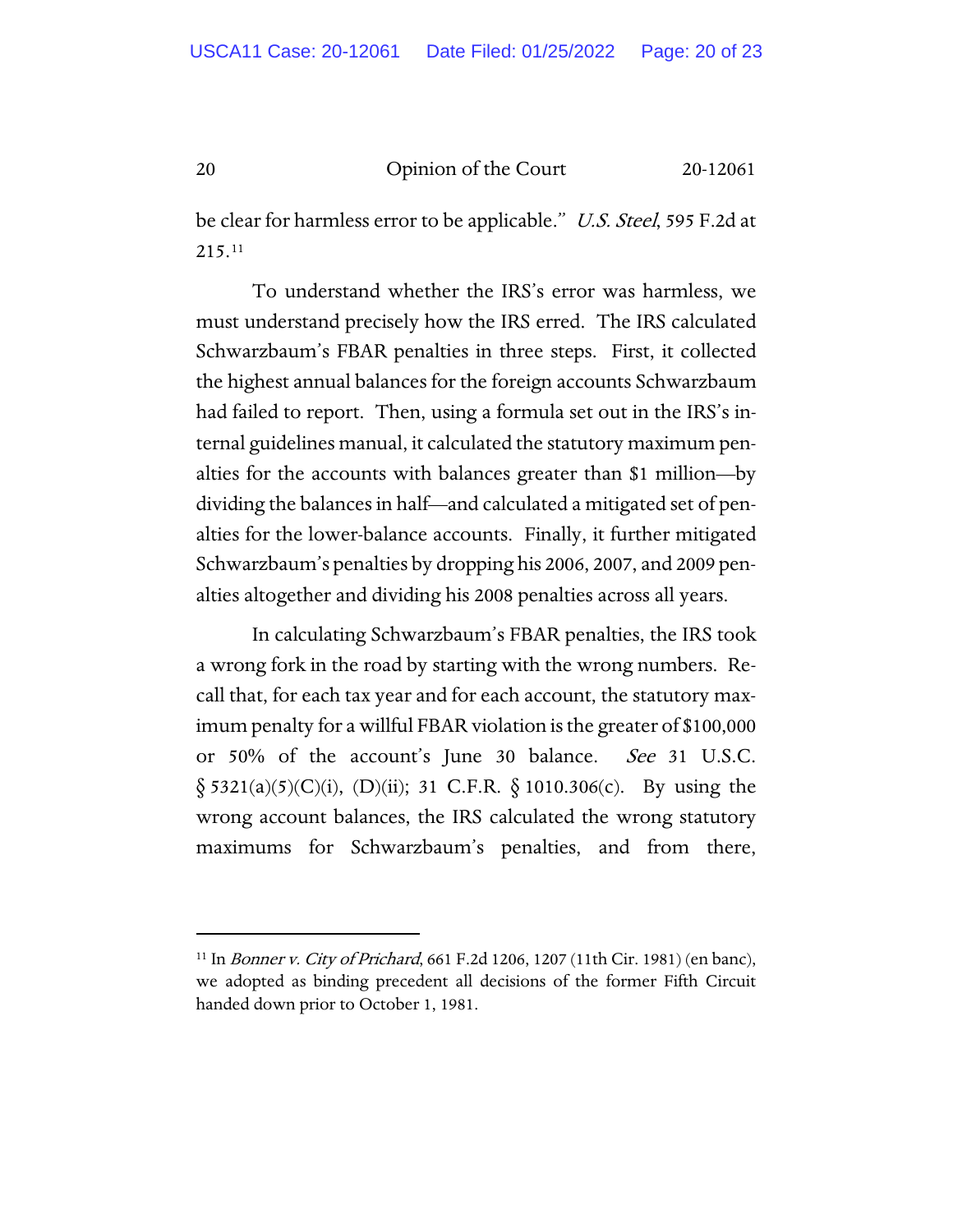mitigated the penalties across the board. The IRS's error, it appears, flowed through its calculations from beginning to end.

Thus, we cannot say that the IRS's error was harmless. On remand, if the IRS calculates Schwarzbaum's penalties using his accounts' June 30 balances rather than their highest annual balances, the statutory maximum penalties could very well be lower. If the IRS chooses to mitigate Schwarzbaum's penalties, as it did originally, the mitigated penalties could be lower too.<sup>12</sup> That is not to say the penalties will be lower. We do not presume to guess what the IRS will do. But the fact that the IRS may reach a different result when it recalculates Schwarzbaum's penalties in accordance with the FBAR civil penalty statute and regulations is enough to justify remand. *See U.S. Steel*, 595 F.2d at 215 (declining to find that agency error was harmless where "the Agency's error plainly affected the procedure used, and we [could not] assume that there was no prejudice to petitioners"). Schwarzbaum has met his burden to show that the IRS's error in calculating his civil penalties was not harmless.

Finally, Schwarzbaum argues that remand to the IRS is unnecessary—and that we should instead direct a judgment in his favor—because the IRS would be time-barred on remand from recalculating his FBAR penalties. Ordinarily, "[i]f [an] agency has

<span id="page-20-0"></span><sup>&</sup>lt;sup>12</sup> Tellingly, the government's counsel conceded as much at argument, taking the view that the IRS "could do anything [from] \$0 to the statutory maximum on a remand."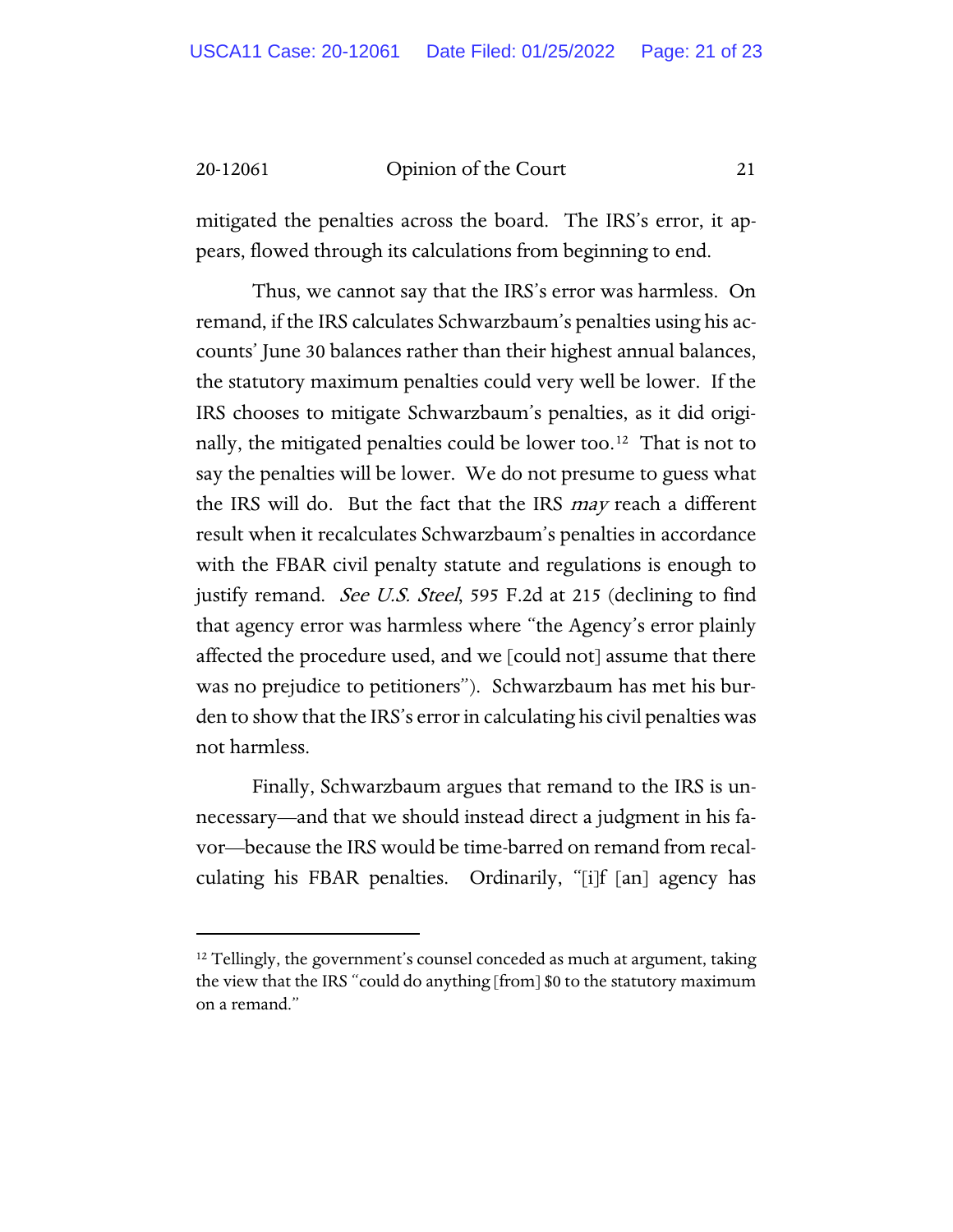misapplied the law . . . the case must be remanded to the agency to make a new determination." Fla. Dep't of Lab., 893 F.2d at 1322 (citing Chenery I, 318 U.S. at 94). But "the rule in Chenery does not require courts to remand in futility." Ridgewood Health Care Ctr., Inc. v. NLRB, 8 F.4th 1263, 1276 (11th Cir. 2021) (quotation omitted and alterations adopted). "Remand is futile when only one conclusion would be supportable." Id. (quotation omitted and alteration adopted).

Schwarzbaum has not established that remand for the IRS's recalculation of his penalties would be futile. He cites the FBAR civil penalty statute's six-year statute of limitations for assessing penalties. See 31 U.S.C.  $\S$  5321(b)(1) (providing that "[t]he Secretary of the Treasury may assess a civil [FBAR] penalty . . . at any time before the end of the 6-year period beginning on the date of the transaction with respect to which the penalty is assessed"). But he cites no authority standing for the proposition that, on remand from judicial review under the APA, an agency could be timebarred from re-evaluating its original actions. We are aware of none. There is no dispute that the IRS timely assessed Schwarz-baum's original FBAR penalties.<sup>[13](#page-21-0)</sup> The remand we now direct is

<span id="page-21-0"></span><sup>&</sup>lt;sup>13</sup> By contrast, in *Brafman v. United States*, 384 F.2d 863 (5th Cir. 1967)-the principal case Schwarzbaum relies on in support of his time-bar argument the former Fifth Circuit held that a tax collection action must be dismissed because, in its initial assessment of an estate tax, the IRS failed to assess the tax within the statutory time period. *See id.* at 864–68. *Brafman* did not address when, if ever, an agency would be time-barred on remand from re-evaluating agency action that was timely in the first instance.